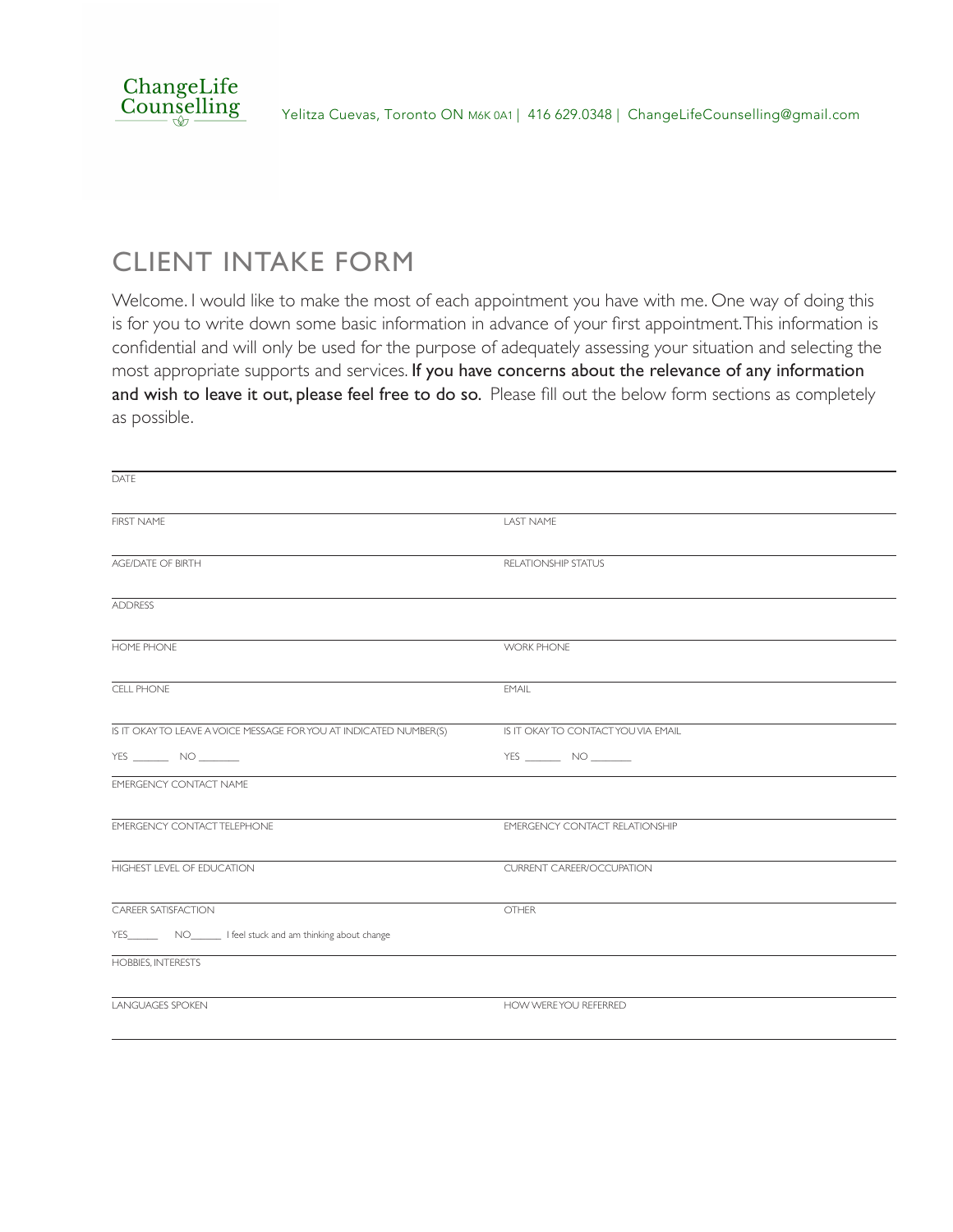

### PRESENTING PROBLEM

In your own words, please describe the nature of the concern that you wish to address in therapy at this time? Feel free to describe this in as much or as little detail as you wish.

1. PLEASE EXPLAIN WHAT BRINGS YOU HERE TODAY - WHY YOU DECIDED TO COME FOR THERAPY?

2. WHAT IS THE NATURE OF YOUR SITUATION (INDICATE ANY DILEMMAS/DIFFICULTIES/STRESSORS/CONCERNS THAT YOU WOULD LIKE TO DISCUSS IN THERAPY?

3. HOW LONG HAS THE PROBLEM BEEN GOING ON? IS IT GETTING BETTER OR WORSE NOW? HOW?

4. HAVE YOU TALKED TO SOMEONE ABOUT IT?

5. WHAT WOULD BE YOUR GOAL REGARDING YOUR PRESENTING PROBLEM (WHAT DO YOU HOPE TO ACCOMPLISH FORM COUNSELLING/THERAPY)?

6. IS THERE ANYTHING ELSE YOU WANT ME TO KNOW ABOUT (PERSONAL HISTORY YOU CONSIDER RELEVANT AND/OR MAJOR LIFE EVENTS?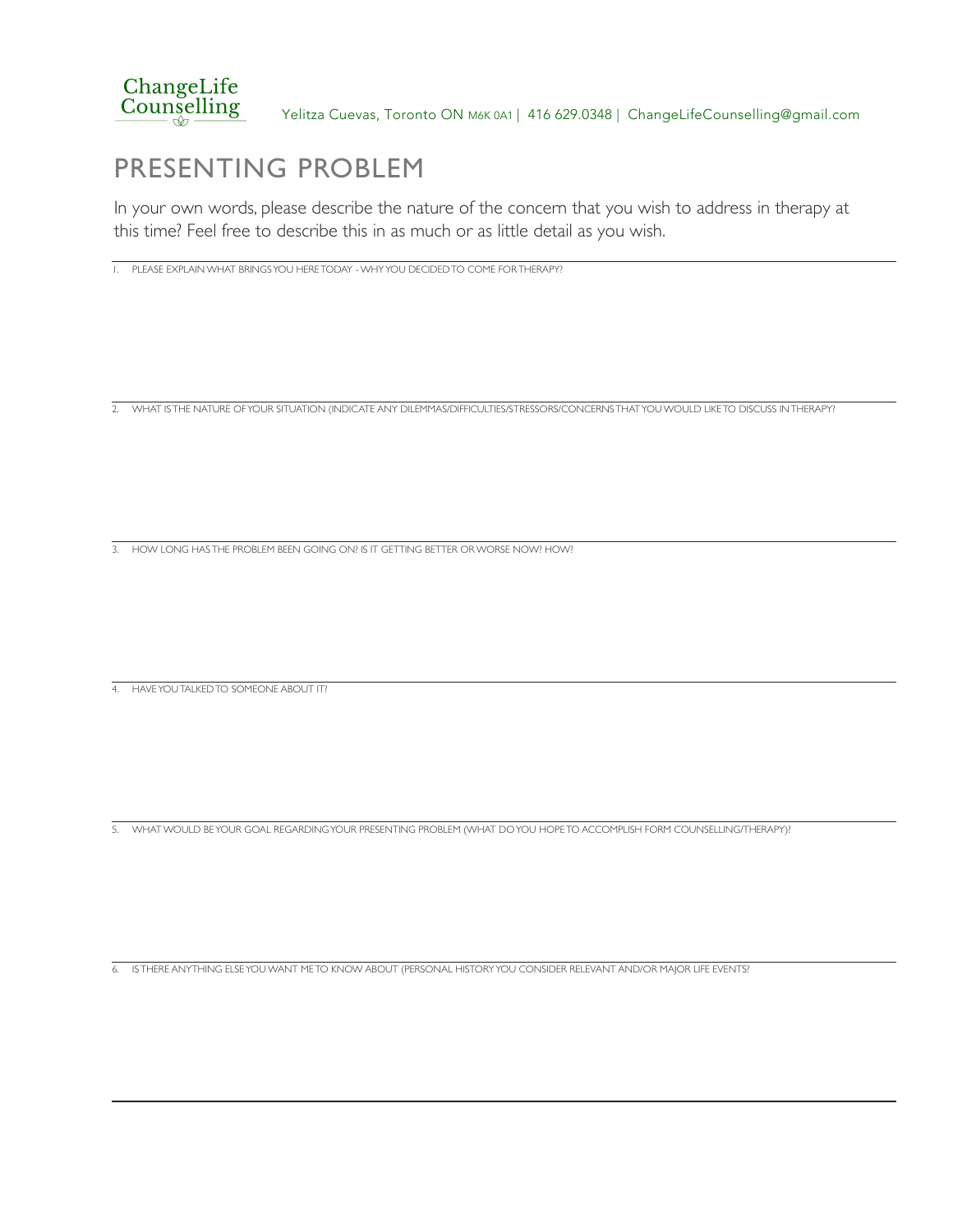#### ChangeLife Counselling

Yelitza Cuevas, Toronto ON M6K 0A1 | 416 629.0348 | ChangeLifeCounselling@gmail.com

## HEALTH HISTORY

HOW IS YOUR GENERAL HEALTH?

ANY CURRENT HEALTH CONCERNS? ARE YOU NOW UNDER A DOCTOR'S CARE? YES \_\_\_\_\_\_\_\_\_\_ NO \_\_\_\_\_\_\_\_\_ IFYES, NAME OF DOCTOR: REASON FOR DOCTOR'S CARE ARE YOU TAKING ANY MEDICATION? YES \_\_\_\_\_\_\_\_\_ NO \_\_\_\_\_\_\_\_\_ IF YES, WHAT KIND OF MEDICATION THE DATE OF YOUR LAST MEDICAL EXAMINATION HAVE YOU EVER BEEN HOSPITALIZED FOR A PHYSICAL ILLNESS? YES \_\_\_\_\_\_\_ NO \_\_\_\_\_\_\_\_ IF YES, DESCRIBE HAVE YOU EVER BEEN HOSPITALIZED FOR A PSYCHOLOGICAL DIFFICULTY? YES \_\_\_\_\_\_\_\_\_ NO \_\_\_\_\_\_\_\_\_ IF YES, DESCRIBE ANY RECENT MAJOR ILLNESSES OR SURGERIES? ANY RECURRENT OR CHRONIC CONDITIONS? DO YOU SMOKE? YES \_\_\_\_\_\_\_\_\_\_ NO \_\_\_\_\_\_\_\_\_ IFYES, HOW MUCH DO YOU DRINK? YES \_\_\_\_\_\_\_\_\_ NO \_\_\_\_\_\_\_\_\_ IFYES, HOW MUCH DO YOU TAKE DRUGS? YES \_\_\_\_\_\_\_ NO \_\_\_\_\_\_\_\_ IF YES, WHAT KIND DID YOU HAVE WHAT YOU WOULD CONSIDER TO BE CHILDHOOD OR OTHER TRAUMAS? YES \_\_\_\_\_\_\_ NO \_\_\_\_\_\_\_\_ IF YES, DESCRIBE HAVE YOU EVER BEEN SUPPORTED FOR EMOTIONAL STRUGGLES IN A HOSPITAL ENVIRONMENT? YES \_\_\_\_\_\_\_\_\_ NO \_\_\_\_\_\_\_\_ IFYES, WHEN HAVE YOU HAD ANY THOUGHTS OF SUICIDE? YES \_\_\_\_\_\_\_\_\_ NO \_\_\_\_\_\_\_\_\_ IFYES, WHEN DO YOU HAVE ANY PREVIOUS THERAPY/COUNSELING EXPERIENCE? YES \_\_\_\_\_\_\_ NO \_\_\_\_\_\_\_\_ IF YES, DESCRIBE WHEN, WHERE, HOW LONG YOU HAVE BEEN SEEING A THERAPIST WHAT WAS THE NATURE OF THE DIFFICULTY AT THE TIME?

TYPE OF THERAPY?

FOCUS OF THERAPY?

WHAT WORKED, WHAT DID NOT WORK?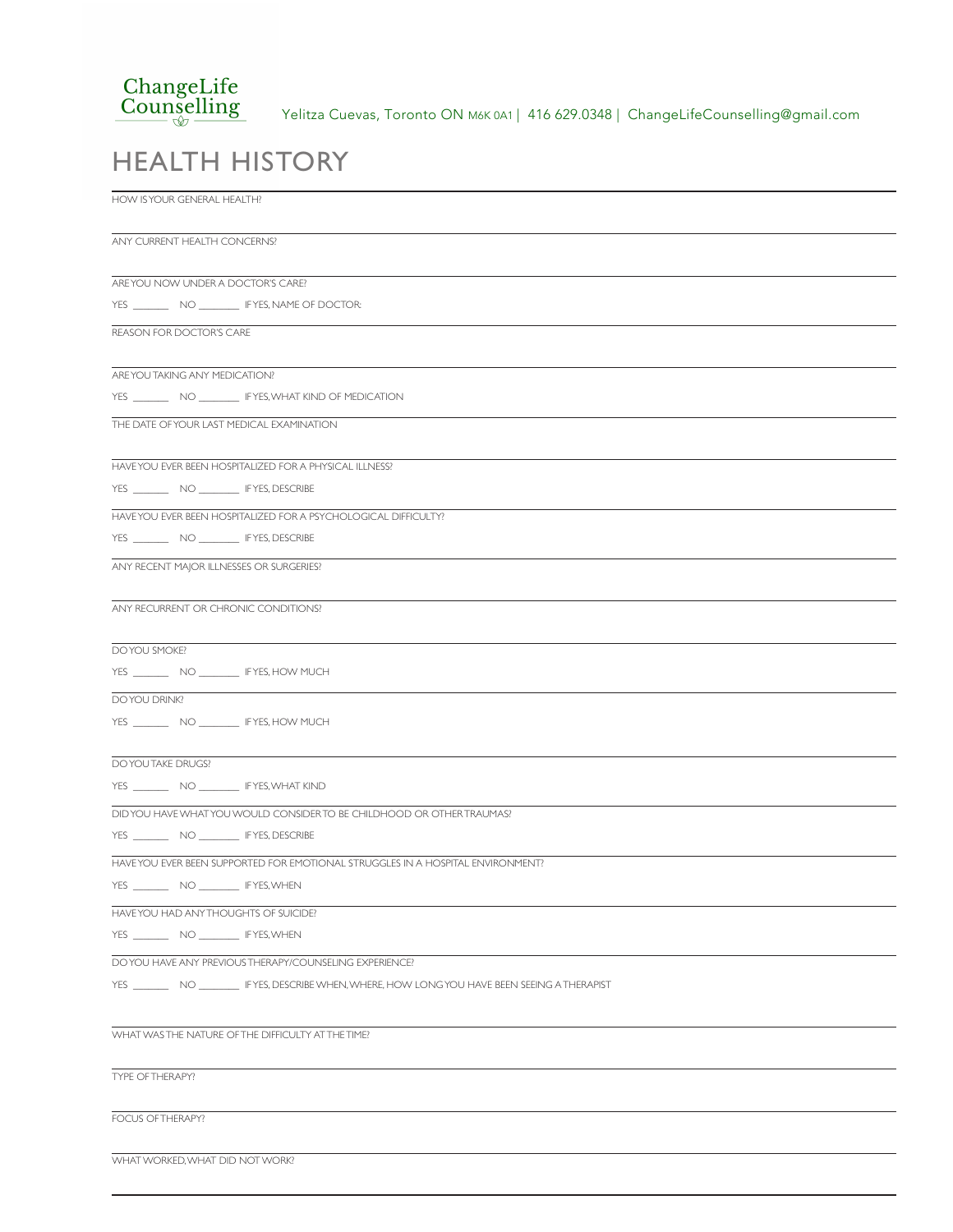

Yelitza Cuevas, Toronto ON M6K 0A1 | 416 629.0348 | ChangeLifeCounselling@gmail.com

# CURRENT SAFETY

IS THERE A CURRENT CONCERN ABOUT ALCOHOL, DRUG ABUSE OR OVERUSE OF NON-PRESCRIBED DRUGS/MEDICATIONS?

PLEASE EXPLAIN:

IS THERE A CONCERN ABOUT VIOLENCE IN YOUR LIFE TODAY – EITHER FROM YOU OR TOWARDS YOU?

PLEASE EXPLAIN:

IS THERE ANY CONCERN ABOUT SUICIDE?

PLEASE ELABORATE:

ARE YOU CURRENTLY EXPERIENCING STRONG EMOTIONS?

IF YES, DESCRIBE

HOW CONCERNED ARE YOU ABOUT ANY OF THE AFOREMENTIONED ON A SCALE OF 1 TO 10 (10 BEING THE WORST)